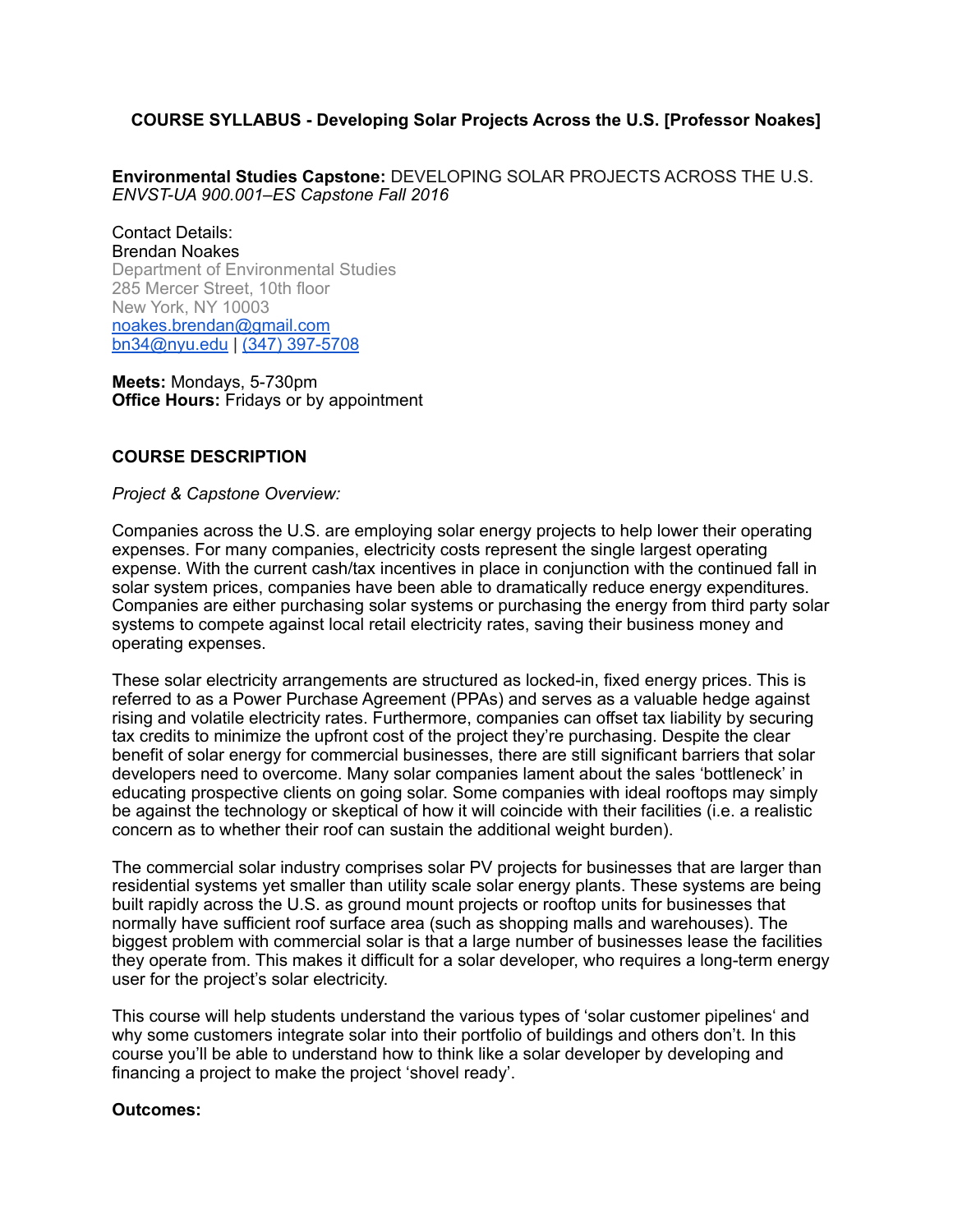- 1. Revision of various state based solar incentives and strategies of how to deploy projects in specific sites across the U.S.
- 2. Identification of the different stages of the solar development process and being able to navigate projects from start to finish.
- 3. Communicate to stakeholders on how/where to deploy commercial solar across the U.S. and identify the gaps in policies, the issues and/or financial mechanisms that would be needed to effectively serve as a solar developer in the U.S.

# **Course Objectives & Resources**

Students will get a first-hand account on how commercial solar projects in the U.S. are developed from start to finish. Learning how to search for the right client (roof space, creditworthiness, building ownership, tax structures), through to designing a system for the client (list of design programs, PV analytic software, Google earth tricks). Students will be given tools to understand the basics of solar PV financial analysis - to analyze the financial and technical feasibilities of solar projects for various properties and clients. The key objectives are listed below:

- Identify what various solar companies are looking for focusing on 2-3 real-life clients in the solar energy industry: Solar Landscape, & General Electric
- Understand how to develop a solar project for specific types of solar companies, by targeting large property-owner companies
- How to deploy as much solar as possible with the tools learned as possible.

From operating projects to winning new business, students will learn how projects are selected, designed, financed, constructed, and maintained. The viability of a project depends on the type of investor and the U.S. state it is based in. Students will learn how to identify key states with policies that allow high solar returns.

Students will understand what the financial community is looking for when they decide to own and operate a solar asset. Students will also be invited to attend a site inspection of current operating project to get a good idea of the materials required (racking, wiring, and inverter placements) and the overall timeframe of project completion.

#### **Some of the Expert/Guest Lectures during the Course:**

- CEO of Solar Landscape
- Head of Solar Development for G.E.
- The North East Solar Finance Director of an Independent Power Producer (NRG)

# **Key Assignment Percentage Breakdowns**

- 1. SCOPING PAPER 15% Date to be Confirmed
- 2. FINAL PRESENTATION 20% Date to be Confirmed
- 3. CLASS PARTICIPATION 10% ONGOING
- 4. HOMEWORK 5% ONGOING
- 5. FINAL PAPER 50% Date to be Confirmed

#### **Key Readings/Networks/Publications for the course**

- **1.** The Real Estate Solar Investment Handbook: A Commercial Property Guide to Managing Risks and Maximizing Returns, by Aaron Binkley
- **2.** Re-Imagining U.S. Solar Financing, Bloomberg New Energy Finance, 2012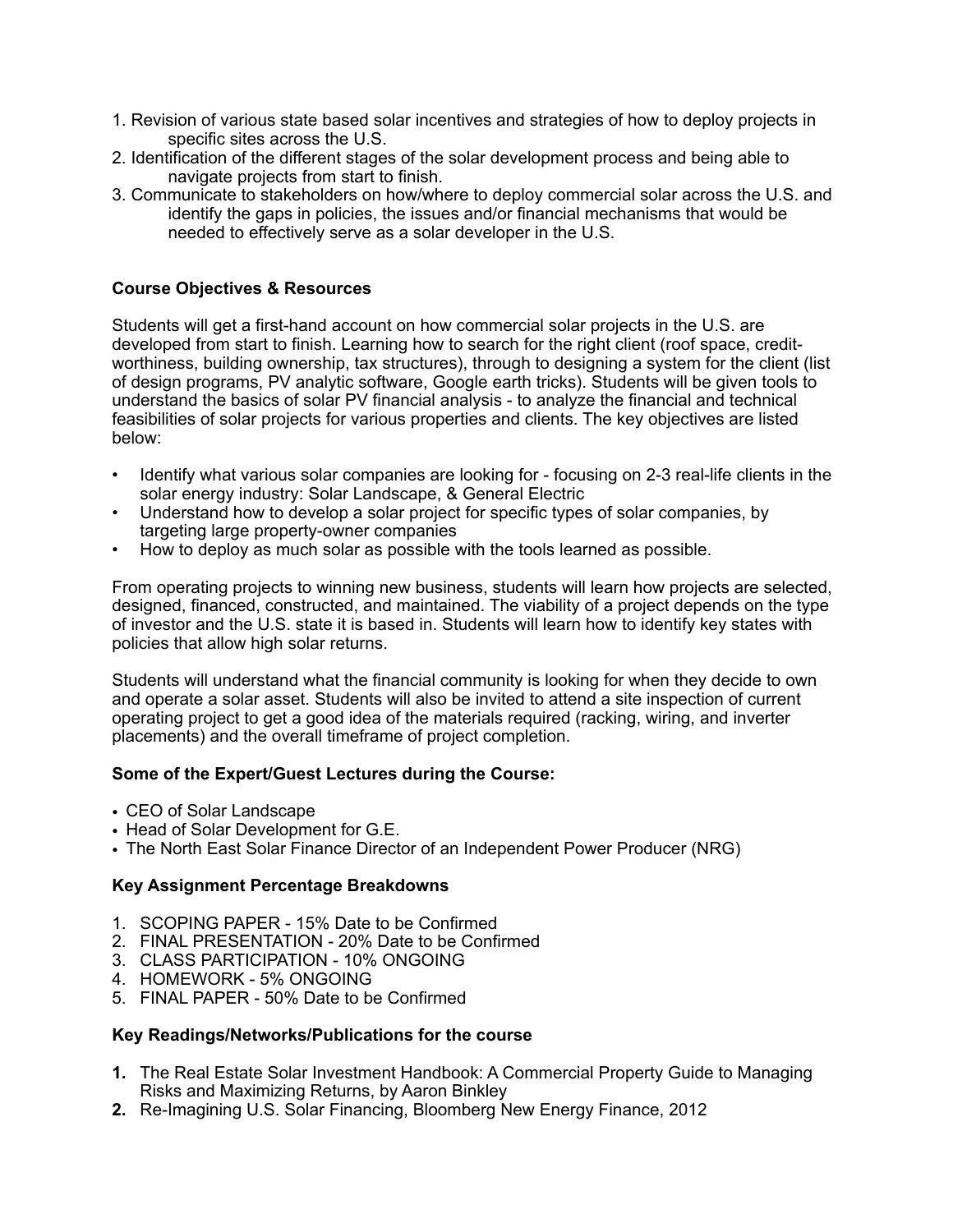- **3.** A Framework for Project Development in the Renewable Energy Sector, by Robert Springer, commissioned by the NREL (National Renewable Energy Laboratory).
- **4.** Database of State Incentives for Renewables & Efficiency - [www.dsireusa.org](http://www.dsireusa.org)
- 5. [Energy.gov http://energy.gov/eere/energybasics/articles/solar-photovoltaic-technology](http://energy.gov/eere/energybasics/articles/solar-photovoltaic-technology-basics)basics
- **6.** NREL Solar Introduction:<https://www.youtube.com/watch?v=JvzUq1ueF-g>
- **7.** [NREL integrating renewables & solar into existing grid infrastructure http://www.nrel.gov/](http://www.nrel.gov/docs/fy16osti/65800.pdf) docs/fy16osti/65800.pdf

## **Week 1 - General Course Introduction**

*Introduction: Review Syllabus and highlight expectations over the semester*

- Introduce the two clients and highlight what exactly they're looking for (i.e. Local EPC constructing in NJ and large multinational company entering the solar game to own and operate assets)
- Introduce Solar as a technology compared to other renewable energy sources.
- Brief introduction to State Incentives across the U.S.

### HOMEWORK:

- 1. Research specific solar companies to present to the class for the following week (G.E. vs. Solar Landscape vs. specific property companies).
- 2. Read introduction & Part 1 to 'The Real Estate Solar Investment Handbook: A Commercial Property Guide to …'

### **Week 2 - Sizing/Efficiency & Development**

- Further research into different U.S. solar companies (p.6 of re-imagining solar financing, Bloomberg)
- Discussion on the various types of solar modules. Class is divided into researching different technologies and educates rest of class on the different types of technologies (bifacial, polycrystalline, monocrystaline & perovskite panels)
- So why commercial solar? Research into utilities using a system of debits and credits called "Net Metering" when interacting with your solar power system.
- Activity on sizing a system, introduction to helioscope (a) for more energy than you produce (b) more energy than you consume and (c) when you're consuming exactly the same amount of energy your solar power system is producing

#### HOMEWORK:

- 1. Research top 5 incentive states in the U.S. using [www.dsireusa.org](http://www.dsireusa.org)
- 2. Select a number of property groups that would be good to track for these incentives

# **Week 3 - Incentives & Solar Financing**

- What are the main solar energy incentives and how do you navigate them?
- What are the different states doing? In-depth look into NY, NJ, CT and MA then class presents on each to the rest of the class/
- Who pays for the solar system? Discussion of different ownership structures
- PPA vs. Outright purchase Vs. Operating Lease
- Readings: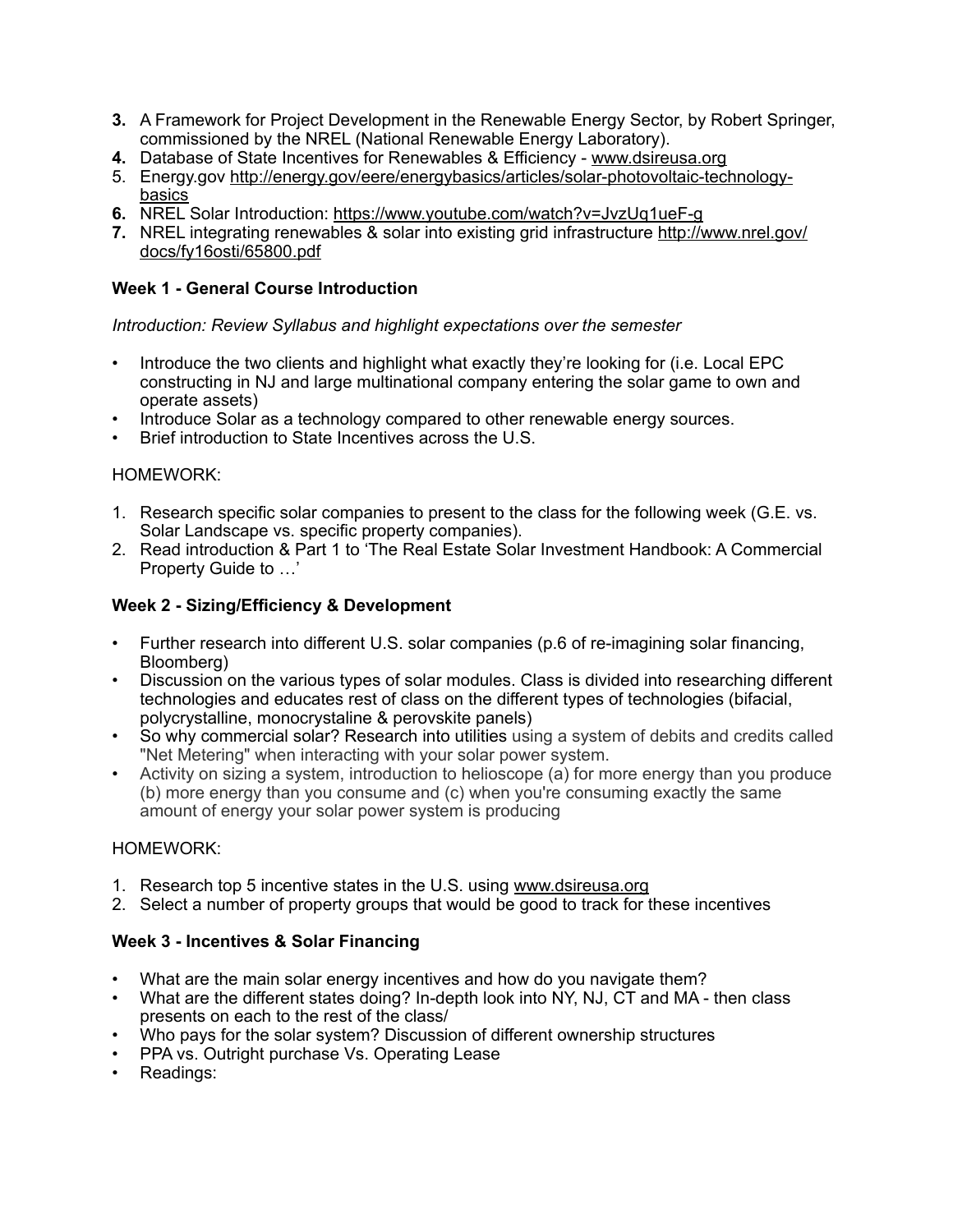Power Purchase Agreements (PPAs) Renewable Energy Policies: http://www.martinot.info/Beck\_Martinot\_AP.pdf The DSIRE Website: http://www.dsireusa.org/

### HOMEWORK

1. Download Helioscope and conduct a PV design for the client based on an appropriate property site.

# **Week 4 Solar Financing Continued**

- Introduction to Cashflows
- Scoping Document discussed
- Tax/Energy/Ownership structures reiterated
- Guest Lecture from one of clients

This lecture briefly reviews the basics of a solar lease & Power Purchase Agreement (or PPA) currently the most popular form of solar financing. This type of financing offers no outof-pocket cost for the homeowner and typically lower power prices for 20-years. Both upsides and down-sides are reviewed in this lecture.

#### HOMEWORK:

1. Work on Scoping Document

# **Week 5 - Solar Energy Development & Origination Steps**

Guest Lecture, Shaun Keegan, CEO of Solar Landscape

- Identify the different steps in the solar development process from NREL (2 phases)
- Introduction to commercial real estate market
- Other sales steps include client screening, securing lead, designing system, Running financial analysis, and Presenting to client - Apply for incentive before Final presentation to client - Receive interconnection approval and NTP on project).
- How to secure a Lead, how to design a site, how to make Client Contact and the internal communication necessary for client contact to occur.
- Readings/ Activity: Break into groups and look at three real estate companies to do solar on their portfolios

# HOMEWORK:

1. Do a project Teaser for the intended client (G.E./Solar Landscape)

#### **Week 6 - Solar Finance Modeling Continued**

Guest Lecture, Josh Feldman, Head of Finance for NRG Community Solar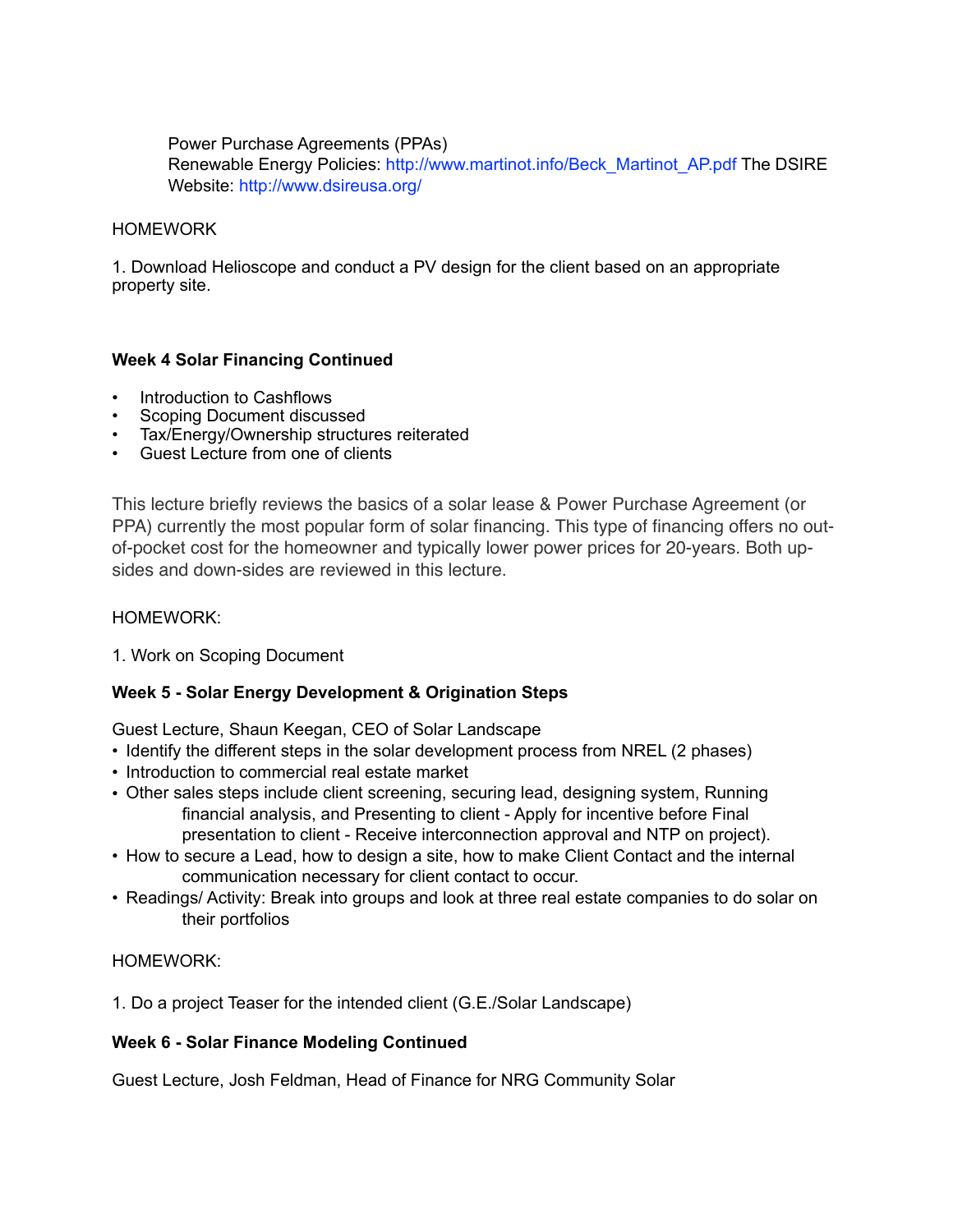• Introduction to NRG - presentation from Josh

• Students have time to present their progress to date and to work with their groups • What a company like NRG is looking for when purchasing a project.

- (c) Total project sq footage.
- (d) Calculate allowable sale price and/or calculate if third party financed sale price, current cost, margin, margin %

HOMEWORK – Read sections of Re: Imagining Solar Financing

# **Week 7 - RFPs, & Utility Scale Projects,**

- RFPs, and competitive bids example looking at AltaE
- Special utility scale focus targeting NY market
- Emphasis on environmental impact studies
- Focus on Interconnecting large-scale systems
- HOMEWORK: Continue working in groups

### **Week 8: Analysis of solar developments**

- Positive/Negative specific solar developments: Social, Economic, Political, and Ecological Pros/Cons of whether solar is financially viable
- Finalize presentations to client

Students to receive feedback on drafts from the course instructor during this week.

HOMEWORK: Continue working in groups on origination activities

# **Week 9: In-depth Analysis of pre-construction/post construction**

- Outline of project timeline and want chart analysis.
- Summary and overview of origination activities over the past few weeks.
- Outline of what the types of solar investors and the types of models they use to acquire projects
- Identification of the various methods of how these solar investment firms procure projects

# HOMEWORK:

Continue working in groups Reading for final proposal

# **Week 10: Taxes & Financial Models, LOIs, and Project Contracts**

- Examine proper client contract
- Rehearse group presentation
- FAQ for final proposal assignments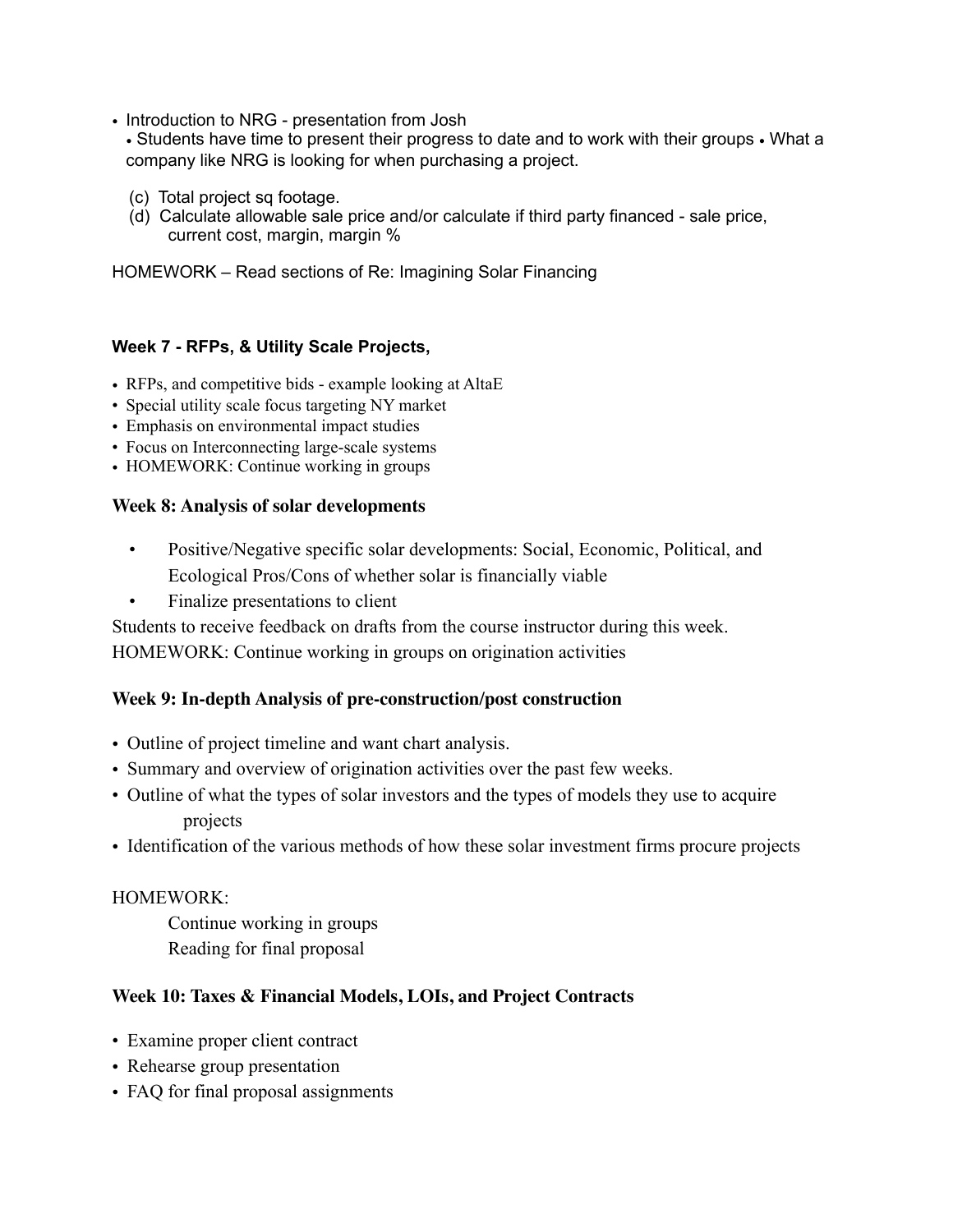# **Week 11: New Technologies & Batteries**

- Guest Lecture from G.E. to discuss batteries and demand/response networks for smart cities
- Peer feedback on final drafts of slides Mock presentations
- Read [& Discuss: https://www.greenbiz.com/article/5-smart-cities-players-step-ahead-googles](https://www.greenbiz.com/article/5-smart-cities-players-step-ahead-googles-sidewalk-labs)sidewalk-labs

# **Week 12 - 14: Final Course Stages & Presentation Rehearsals**

- Ensure final proposals are being worked on and final presentation is ready to be presented to NYU community
- Work on previous topics to ensure main objectives are understood
- Submit final proposals to intended client

• Finalize Presentation to the NYU community, Environmental Studies, Client and the public Final projects due and presentation, which will be published online. A copy of each group's final assignment must be submitted via blackboard dropbox.

# **Assignments & Grading**

# *Weekly Projects and Responses to Readings – 5%*

Students should draft and post on NYU Classes several thoughtful questions about each week's readings and homework activities. All students should read these questions and consider responses for future class conversation. One or more students may be assigned to lead these class discussions, preparing brief mini-presentations on key concepts and questions raised by the readings (PowerPoint or Keynote welcome, but not necessary).

#### *Scoping/background Paper – 15 %*

A 5-8 page exploration of the type, extent, and dimensions of the problem your Project. In this report, include the background of the company you're working on, and the justification for your approach to develop solar for them.

Identify what your team seeks to address. It is analogous to a research paper or thesis, and its completion will represent a pivot point in the course, after which Project. Teams shift from widening to narrowing / deepening their focus on the solar development process and what works for the current investors in the solar industry.

The Scoping/background Paper will include substantial relevant content for the Final Project. The Scoping/background Paper is the document that converts an idea on a particular policy into the details of a potential project.

Scoping/background paper is to guide you in making an informed choice about the direction your project will take the rest of the semester.

It should address the following:

- Discussion of problem and how it came to be (Originating the solar project and selling projects to the real estate portfolio and/or solar investors)
- How have similar problems been responded to (tactics/methods that has worked in the past vs. not worked)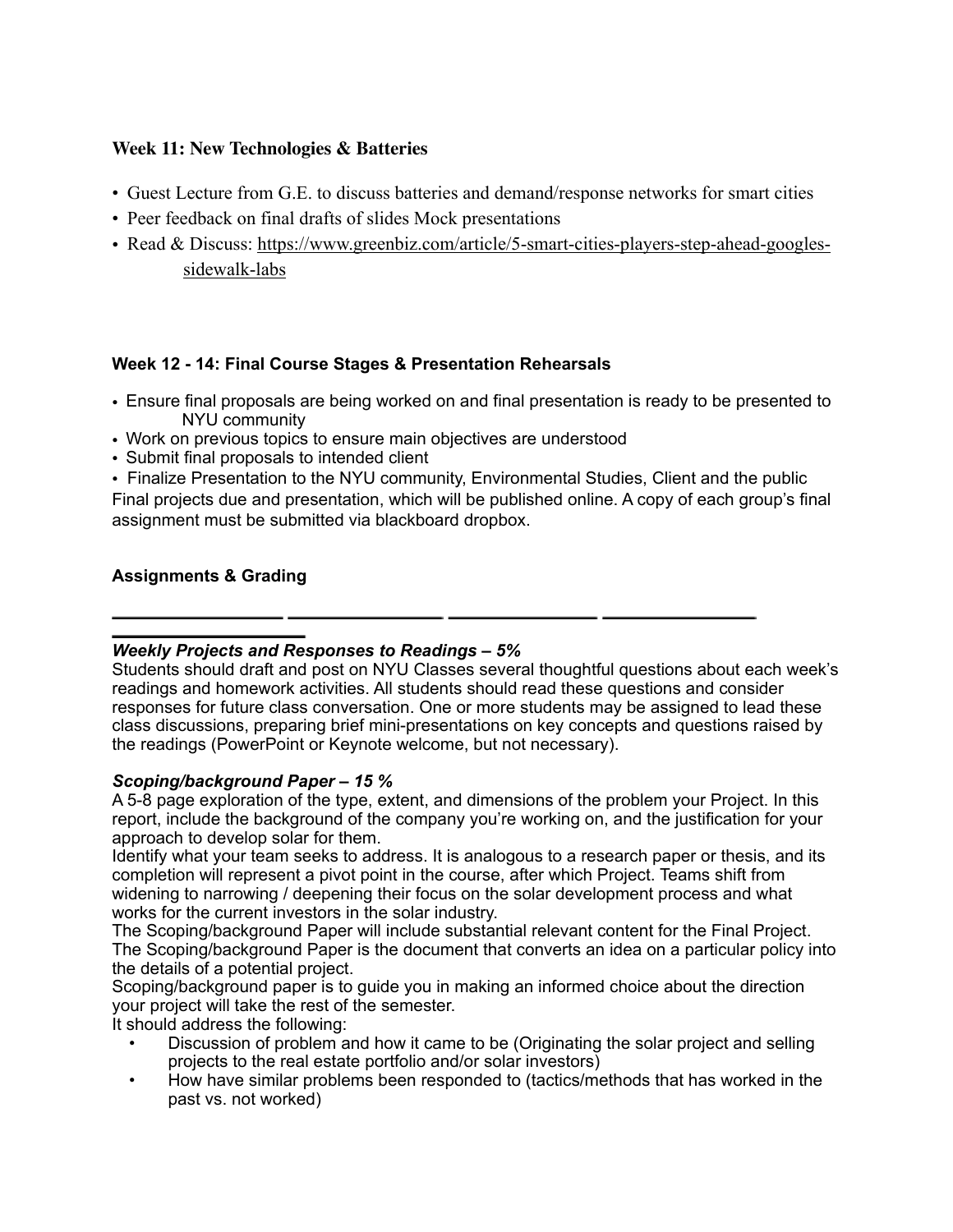- Spell out possible solutions. Select appropriate sites to develop solar on and how this could be communicated to a purchaser of projects.
- Rationale for choosing the solution/site/development method

## **Final Policy Report / Cover Memo / Research Review Paper – 50% Optional topics (for the clients you're working on)**

- 1. Discussion piece on solar being ideal Distributed Generation and the ideal source of renewable energy for the U.S. and your client to reach its renewable energy targets
- 2. Solar energy projects can provide significant amounts of electricity while emitting virtually no greenhouse gases, but they require large areas of relatively flat land – should this land be used for something else and is there too much focus on solar vs. using arable land for crops
- 3. Investigate whether a solar investor should own the solar assets, or if the client themselves should own it - discuss their approach to investing in solar and delivering a return for their shareholders.
- 4. Propose your own solar discussion topic for the course instructor to approve.

# **Final Presentation – 20%**

Teams will deliver PowerPoint presentations to the NYU community and the Project's clients and other experts and decision-makers. These presentations will outline a rigorous solar development process for the client, and convince them that it meets the economic requirements to be sold to an investor in the solar project.

The presentation must define the problems associated with developing a solar project and examine the process of problem solving the issue of selling the right solar package to a client. The scope of work on these presentations should be distributed equally within the group. Students will be graded on quality, appearance and content of presentation; preparation, content and delivery of oral group presentation; strong responses to audience questions, objections, and concerns. One person from each group must submit all final materials through the NYU Classes Final Assignment drop box.

# **Class Preparation / Attendance / Participation / Effort – 10%**

Preparation and attendance are self-explanatory. Participation evaluated according to substance and regularity of contribution to in-class discussion, respect for classmates, and support for project team members' needs. Effort evaluated by receptivity to new skills and ideas, responsiveness to Client needs, collaboration within groups, personal commitment to implementing sustainable change, and a demonstrable journey of developing subject matter expertise over the course of the term.

# **Team Collaboration & Course Review**

Team members will each submit a 1-page write-up of their itemized contribution to the collaborative final project, including reflections on successes and challenges within the collaborative process.

A – Strong understanding of ideas, highly successful development of skills, thorough solutions to problems and projects, constructive classroom participation and timely submission of work. B – Good understanding of ideas, successful development of

skills, good solutions to problems and projects, regular classroom participation, and timely preparation and submission of work.

C – Inconsistent understanding of ideas, some development of skills, coherent solutions to problems and projects, some classroom participation, and sporadic preparation and submission of work. D – Limited understanding of ideas, little development of skills, few solutions to problems and projects, poor attendance or participation, and sporadic preparation and submission of work.